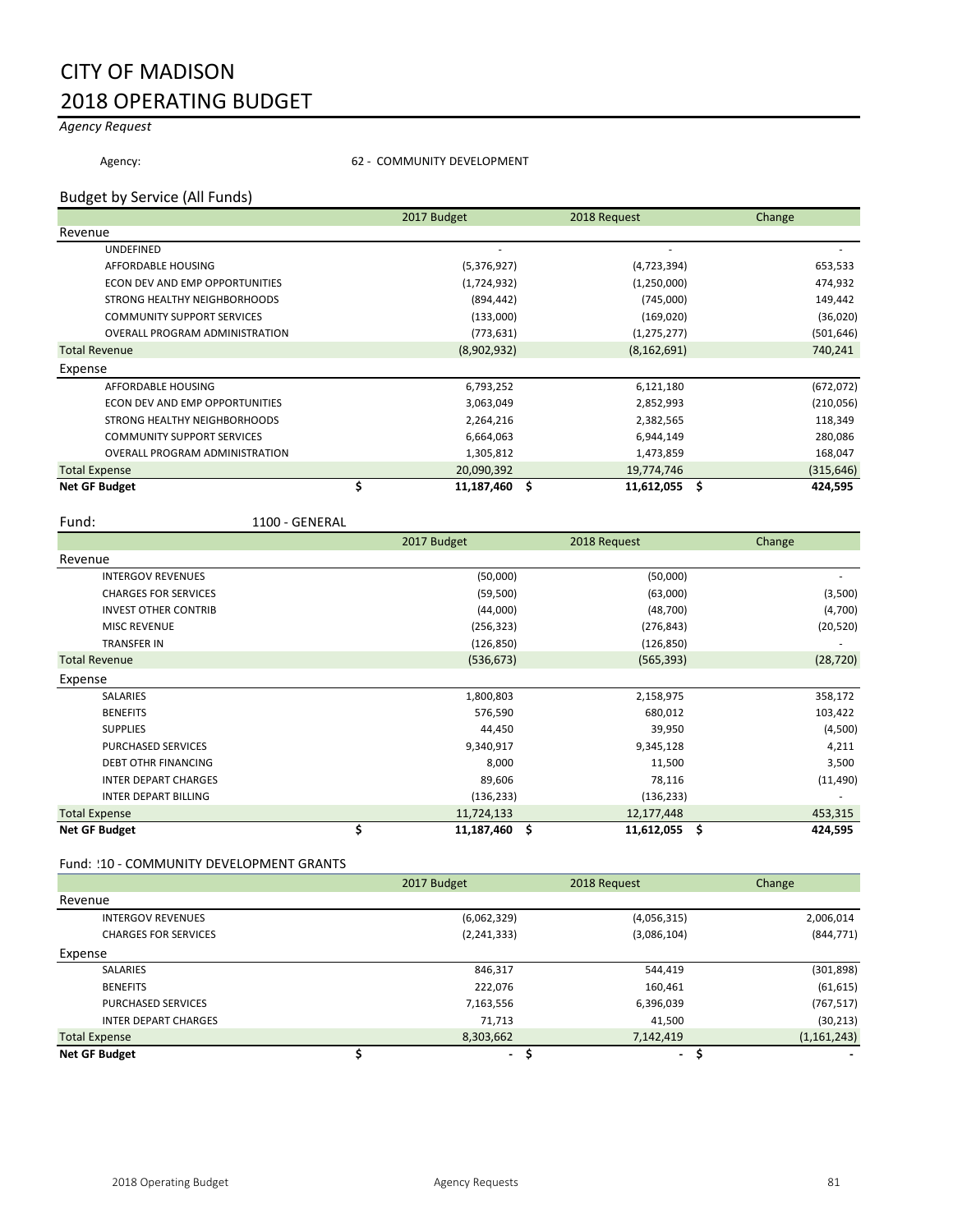# CITY OF MADISON 2018 OPERATING BUDGET

### *Agency Request*

#### Agency: 62 - COMMUNITY DEVELOPMENT

### Position Summary by FTE

|                           | 2017 Budget | 2018 Request | Change |
|---------------------------|-------------|--------------|--------|
| <b>CUSTODIAL WKR 2</b>    | 1.00        | 1.00         |        |
| CHILD CARE PROG SPEC      | 6.00        | 6.00         |        |
| COMM DEV SPEC 1           | 1.00        | 1.00         |        |
| COMM DEV SPEC 2           | 1.00        | 1.00         |        |
| COM DEV SPEC 3            | 1.00        | 1.00         |        |
| COMM DEV SPEC 4           | 1.00        | 1.00         |        |
| <b>COMM DEV GRTS SUPV</b> | 1.00        | 1.00         |        |
| COMM SERVS SPEC 1         | 1.00        | 1.00         |        |
| <b>COMM SERVS SPEC 2</b>  | 3.00        | 3.00         |        |
| <b>GRANTS ADMIN 2</b>     | 5.00        | 5.00         |        |
| HSG INT SPEC              | 1.00        | 1.00         |        |
| <b>HSG REHAB SPEC</b>     | 2.00        | 2.00         |        |
| <b>SENIOR CTR DIR</b>     | 1.00        | 1.00         |        |
| SR CTR PROG COORD         | 1.00        | 1.00         |        |
| <b>GRANTS ADMIN 4</b>     | 0.50        | 0.50         |        |
| COM DEV PROG MGR          | 2.00        | 2.00         |        |
| ACCT TECH 3               | 1.00        | 1.00         |        |
| ADMIN CLK 1 - CG20        | 1.00        | 1.00         |        |
| CHILD CARE ASST COOR      | 1.00        | 1.00         |        |
| CLERK-TYP 2 - CG20        | 1.00        | 1.00         |        |
| PROGRAM ASST 1 - CG20     | 1.00        | 1.00         |        |
| PROGRAM ASST 2 - CG20     | 3.00        | 3.00         |        |
| S.C. VOLUNTEER COORD      | 1.00        | 1.00         |        |
| COM DEV TECH 2            | 2.00        | 2.00         |        |
| COMM DEV DIV DIR          | 1.00        | 1.00         |        |
| <b>TOTAL</b>              | 40.50       | 40.50        |        |
|                           |             |              |        |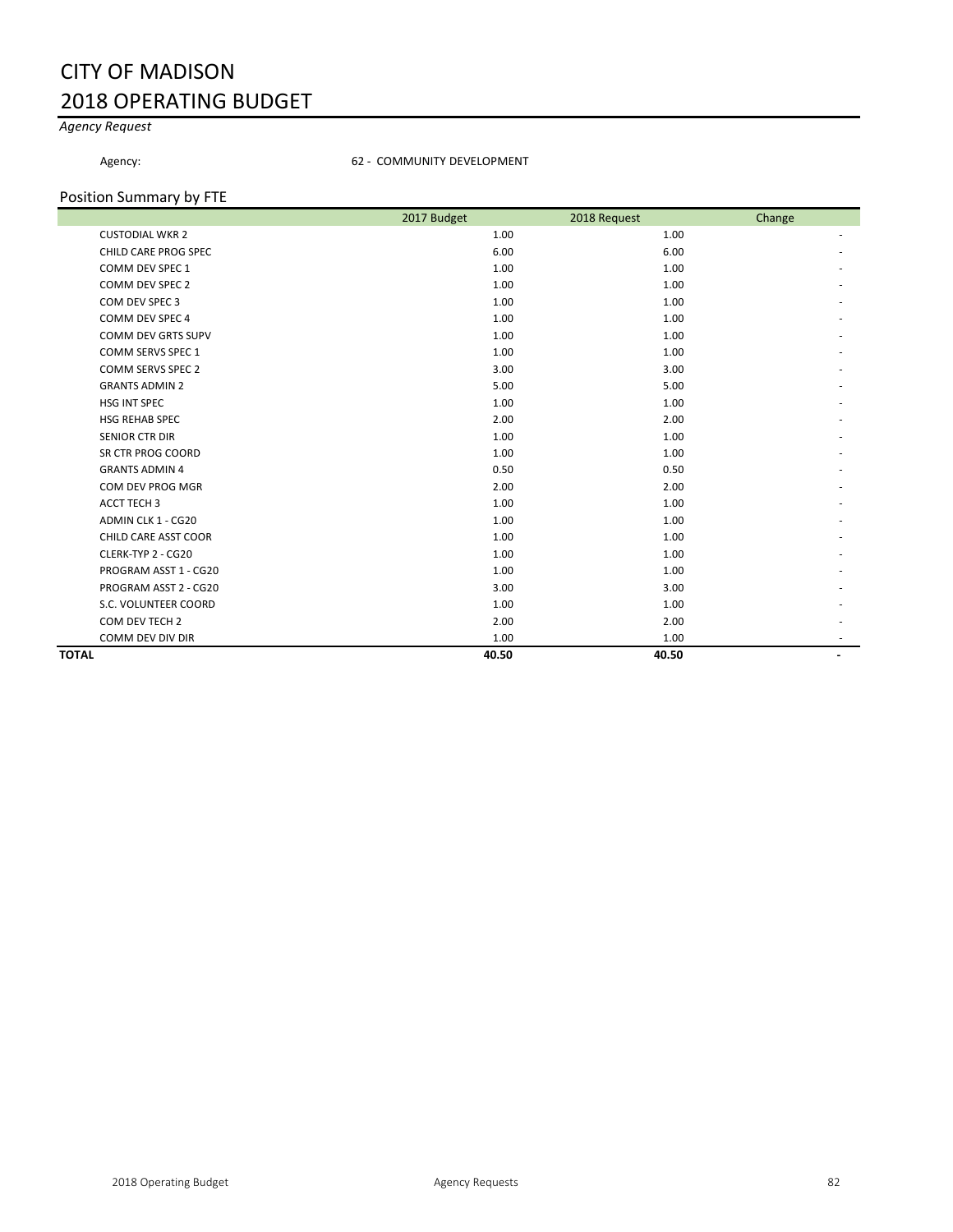To: David Schmiedicke, Finance Director From: Jim O'Keefe, CDD Director Re: 2018 CDD Operating Budget Recommendations

Thank you for the opportunity to present the Community Development Division's 2018 operating budget recommendations. This plan extends financial support to a broad range of programs, services and agencies that, collectively, help improve the living conditions of many in our community. Much of this activity seeks to address the consequences of disparities that persist in Madison with respect to economic and social opportunities. Thus, though our work impacts persons of all ages, races and economic means, the principal focus is on individuals and households of more modest means, and those who face challenges brought on by housing instability, economic or educational disadvantage, social or cultural isolation or lack of access to basic services.

To a great extent, CDD draws on a network of community partners, mostly non-profit organizations, to perform needed services. But as the need for these services far exceeds available funding, it is important that we make wise decisions about how we deploy resources. To that end, CDD will continue to design strategies informed by recommendations put forth in the 2015-16 Funding Process Study, particularly as we prepare to make new funding allocation decisions in three key program areas – homeless services, youth and adult employment. We are convinced that, within existing funding streams, there are opportunities to better focus resources and more effectively serve those in greatest need.

With that background, the Division's 2018 budget priorities within each service area include:

- Affordable housing and homelessness
	- o Continue to cultivate housing developments that add to the inventory of affordable units and build connections between housing developers and service agencies dedicated to securing stable housing for their clients.
	- o Begin to redirect existing homeless services resources toward agencies and activities that successfully place clients into permanent housing and that prevent or shorten new episodes of homelessness.
	- o Support an effective daytime resource center as the community's focal point for the coordinated delivery of services to homeless individuals and families.
- Economic development and employment opportunities
	- o Help develop and support a network of youth and adult employment service providers that prioritizes persons facing multiple barriers to successful employment, promotes intergenerational outreach and improves coordination within and between youth- and adult-focused systems.
	- o Expand and strengthen partnerships between employment service agencies and local employers.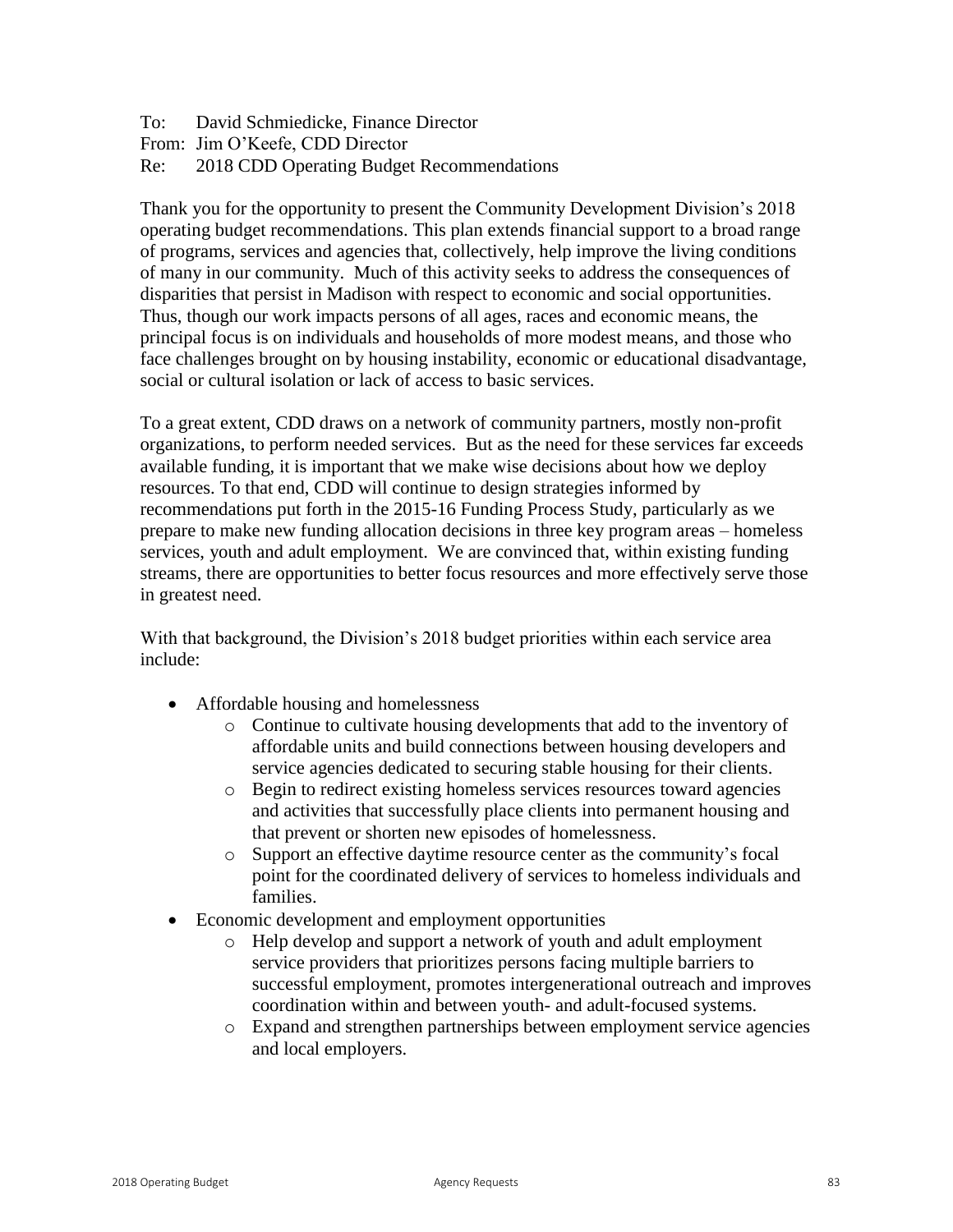- Strong and healthy neighborhoods
	- o Provide funds to support the operation of the Park Edge Park Ridge neighborhood employment center, scheduled to open mid-year.
	- o Support ongoing development and implementation of community schools at Mendota Elementary and Leopold Elementary.
- Community Support Services
	- o Play an active role in efforts focused on Madison's Northside that are designed to improve the system of supports available to children and families, address the impacts of violence and promote active community engagement around neighborhood issues.
	- o Launch a "Pathways to Quality" initiative with the goal of increasing, by 20%, the number of low-income children served by quality early childhood programs in the next five years.

I look forward to discussing the details of this budget in coming weeks.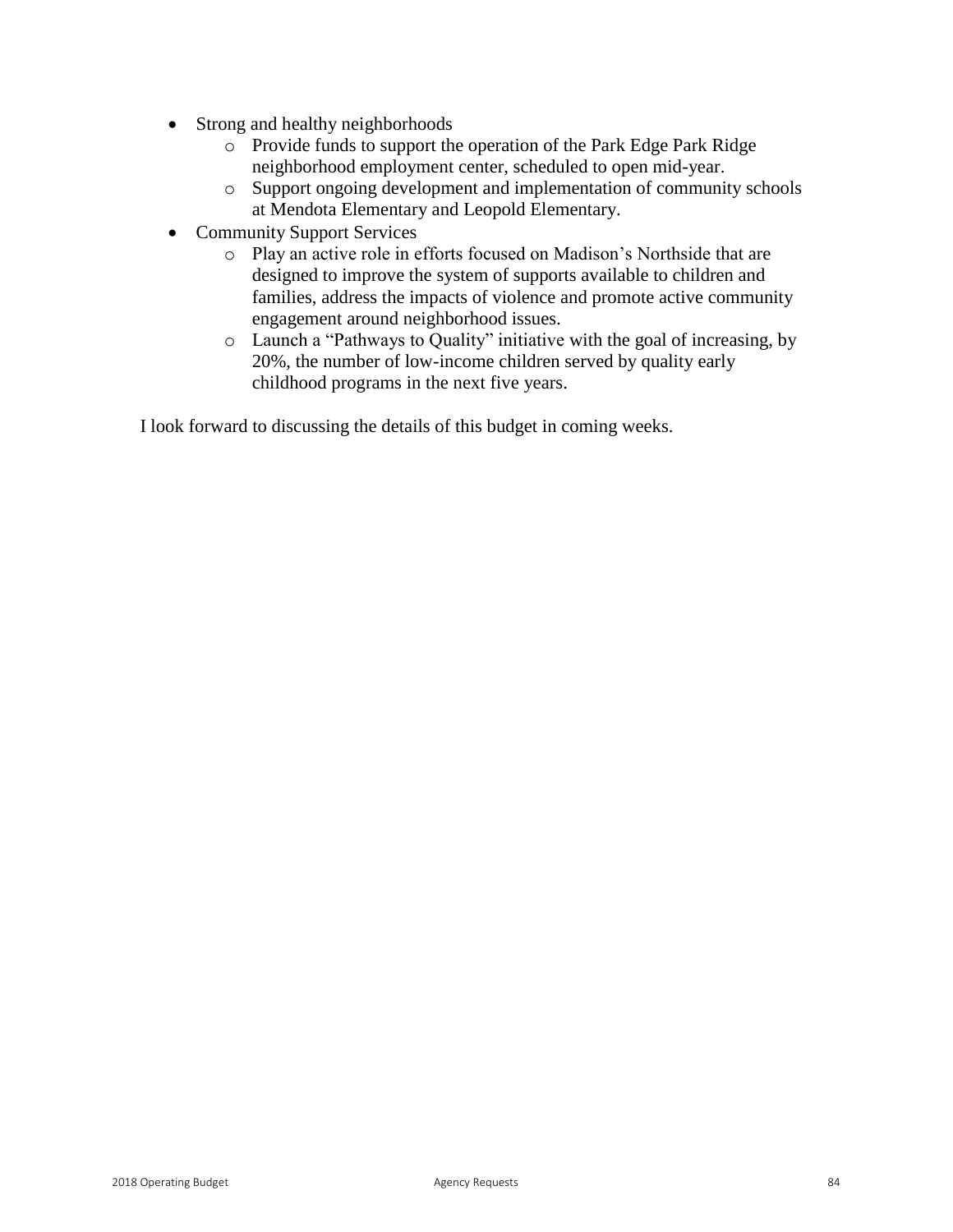### **SERVICE IDENTIFYING INFORMATION**

SELECT YOUR AGENCY:

Community Development Division

SELECT YOUR AGENCY'S SERVICE:

Affordable Housing

SERVICE DESCRIPTION:

This service contracts with non-profit partners to preserve, improve, and expand the supply of affordable housing for homeowners and renters through owner-occupied housing rehabilitation activities and the development of owner-occupied and rental housing, and to improve housing stability for homebuyers, renters, homeless, and special needs populations through the provision of homebuyer assistance, homeless services, and other housing resources.

### **SERVICE GOALS**

What community need does the service address?

Services in this area seek to improve and expand the supply of affordable housing for homeowners and renters through rehabiliatation of owner-occupied housing and the development of both owner-occupied and rental housing. They also aim to improve housing stability for homebuyers and renters as well as homeless and special needs populations through the provision of homebuyer assistance, homeless services and other housing resources.

Who are the recipients of the service?

The primary recipients of this service are low- to moderate-income individuals and families with housing-related challenges who live in the City of Madison.

What outcomes will be produced at the proposed funding level?

The outcome of this service will be increased availability of safe, sanitary, high quality and affordable housing for low- and moderate-income households the overarching goals of enhancing household, neighborhood and community stability.

What strategies are planned for 2018 to advance the stated outcomes?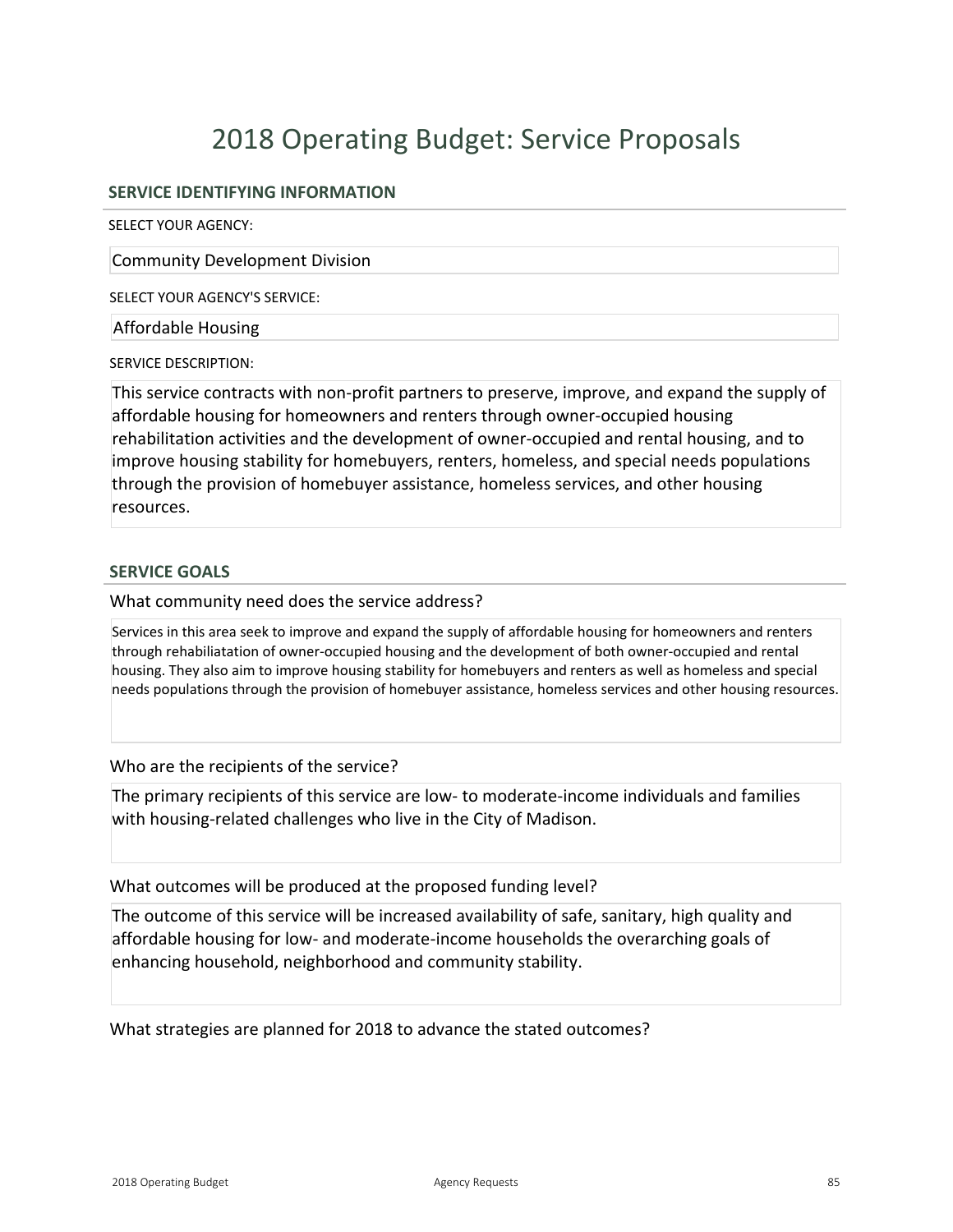Major initiatives planned for this service include the following: Continuing to cultivate projects that add to the supply of affordable housing; shifting the focus of homeless service funding to increase emphasis on placing and supporting persons in permanent housing; and preventing and reducing the length of new of episodes of homelessness. The City will also partner with local agencies and organizations to help ensure the success of the Day Resource Center.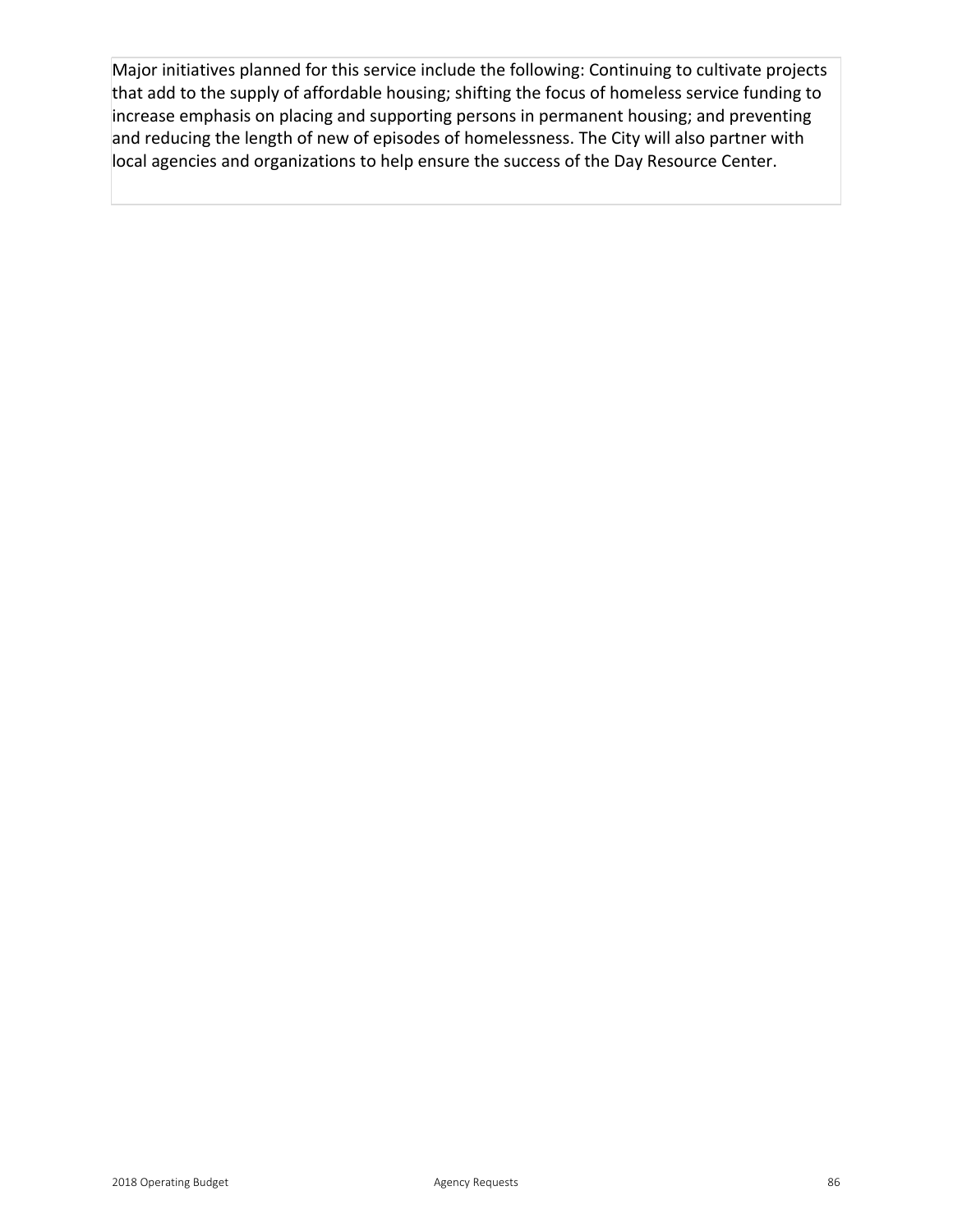### **SERVICE IDENTIFYING INFORMATION**

SELECT YOUR AGENCY:

Community Development Division

SELECT YOUR AGENCY'S SERVICE:

Community Support Services

SERVICE DESCRIPTION:

This service is comprised of several discrete program areas, including Child Care Services and Support, Madison Senior Center, Family Support and Services for Children and Youth, Services for Older Adults, and Safety and Support Services. In addition, agencies funded by the division are provided with contract administration, technical assistance, grant writing, and collaborative planning and consultation by CDD staff, as needed.

### **SERVICE GOALS**

What community need does the service address?

This service addresses the need for a strong and diverse network of community resources and opportunities that is accessible to all residents so that they may reach their full potential.

Who are the recipients of the service?

Madison residents from many social, economic, racial and ethnic backgrounds participate in CDD funded programs and services. The division's primary emphasis is on serving low to moderate-income residents and vulnerable populations.

What outcomes will be produced at the proposed funding level?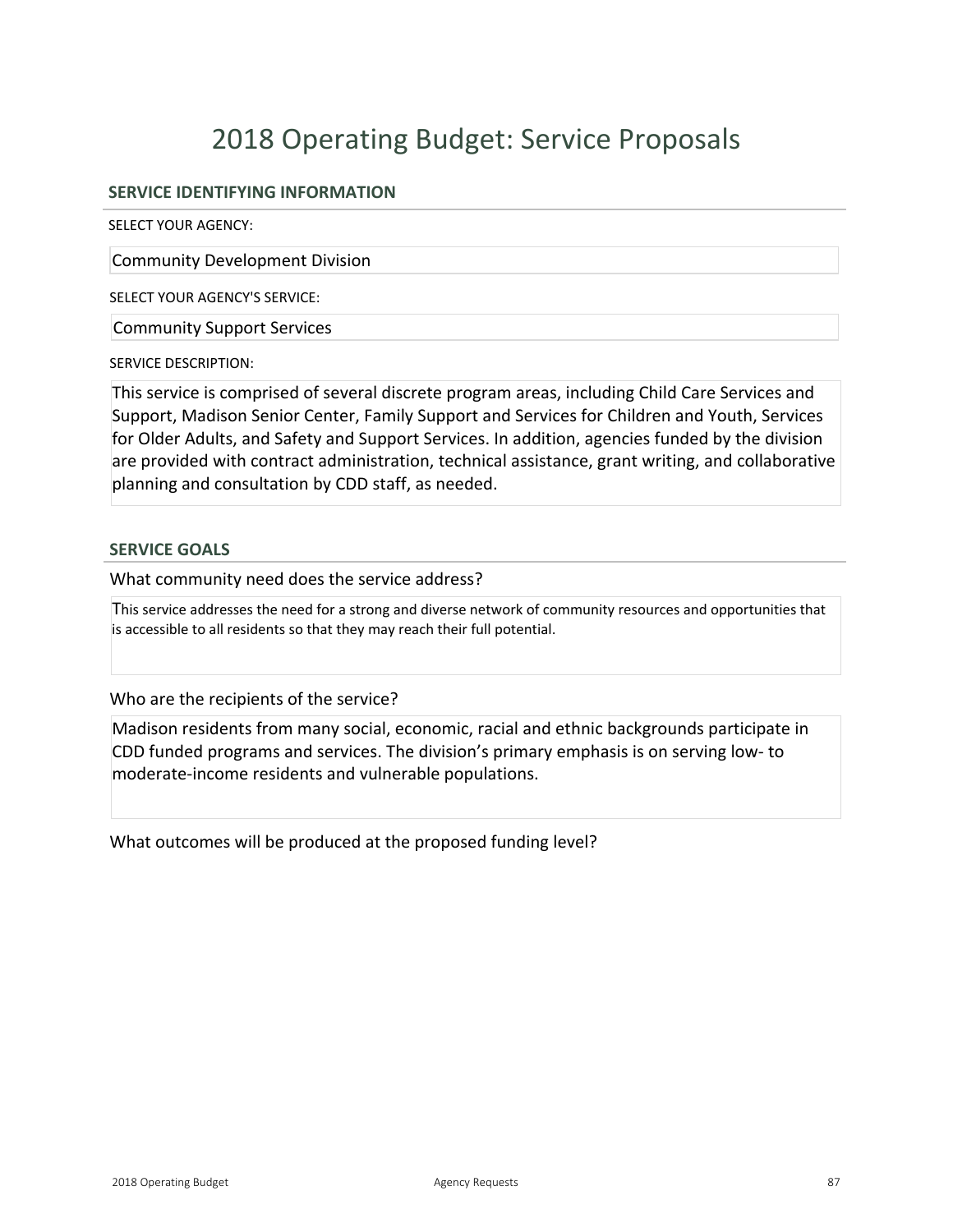This service is comprised of several discrete program areas, including: Child Care Services and Support; Family Support and Services for Children and Youth; Services for Older Adults; Madison Senior Center; and Safety and Support Services. Outcomes for these services include: access to high quality early childhood education and positive youth programming for Madison residents, especially low to moderate income families; promotion of strategies for individual and household stability; provision of equitable access to resources; access for Seniors to services that provide for successful aging and access for children and families in crisis to services that increase their safety and stability.This service is comprised of several discrete program areas, including: Child Care Services and Support; Family Support and Services for Children and Youth; Services for Older Adults; Madison Senior Center; and Safety and Support Services. Outcomes for these services include: access to high quality early childhood education and positive youth programming, especially for low- to moderate-income families; promotion of strategies for individual and household stability; access for Seniors to services that provide for successful aging; access for children and families in crisis to services that increase their safety and stability, and provision of equitable access to resources.

## What strategies are planned for 2018 to advance the stated outcomes?

CDD is working in partnership with several public and private agencies on several efforts focused on Madison's north side. The Safe and Thriving Communities initiative is designed to provide for a community-based response to address youth violence. The North Side Early Childhood Zone is working to provide home visitation and wraparound support to lowincome families; its focus is preparing children for educational and social success. These two initiatives, in collaboration with the existing Mendota Community School, will support a coordinated approach to engaging residents to address challenges in the community.

Additionally, within existing funding streams, the CDD's Child Care Unit will begin a five-year roll out of the Pathways to Quality program in collaboration with partners from the Northside Early Childhood Zone. This initiative seeks to increase the number of low income children in high quality early childhood programs by 20% within five years.

Finally, CDD will create the framework for a peer support network designed to reduce violence and prevent recidivism among persons returning to the community from incarceration.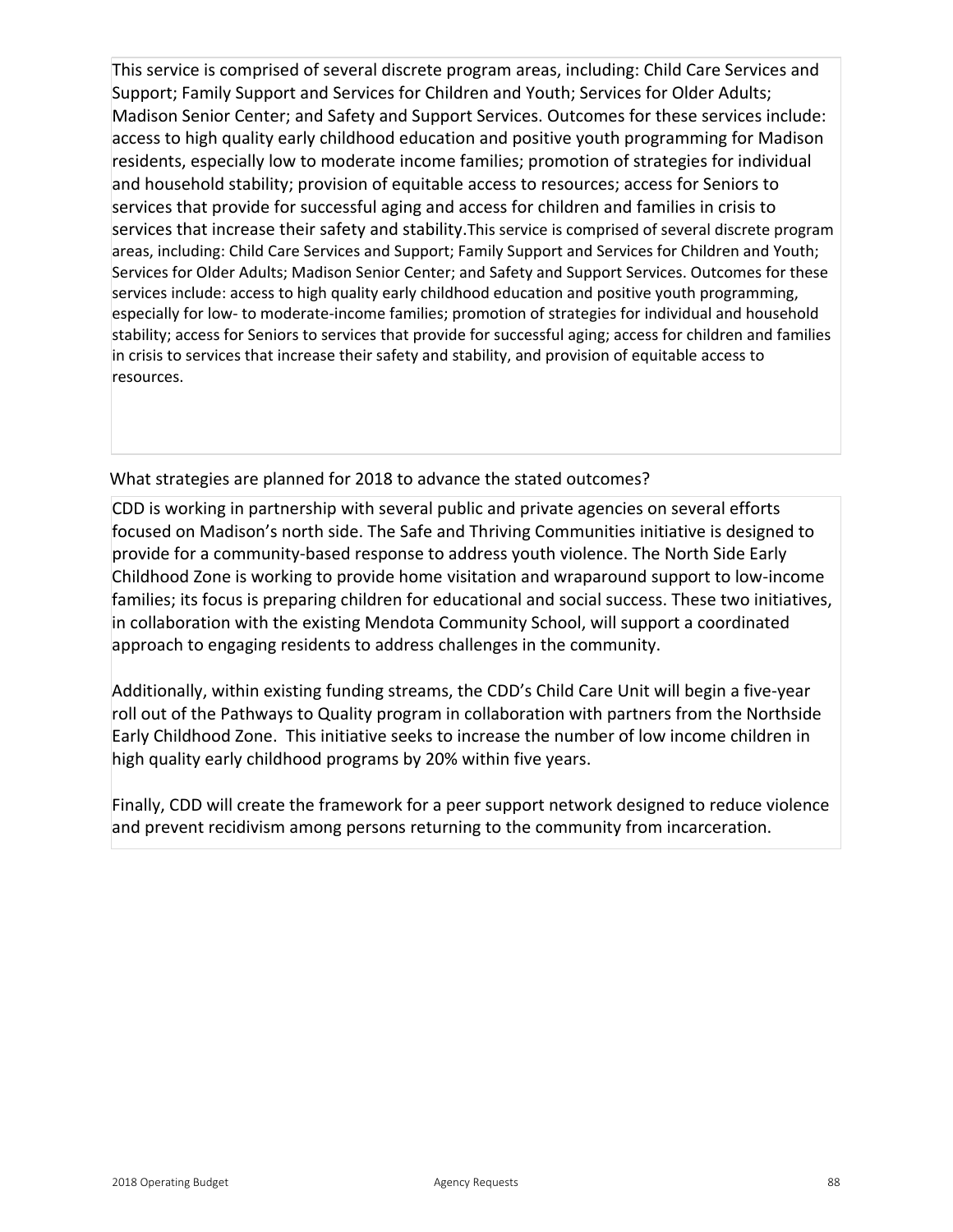### **SERVICE IDENTIFYING INFORMATION**

SELECT YOUR AGENCY:

Community Development Division

SELECT YOUR AGENCY'S SERVICE:

Economic Development and Employment Opportunities

SERVICE DESCRIPTION:

This service ensures the success and engagement of City of Madison employees and agencies through the coordinated work of the Economic Development and Employment Opportunities (EDOE) and Human Resources staff. The EDOE unit oversees the City's employee engagement initiatives, coordinates internal and external training for employees, facilitates planning initiatives, and works with agencies to develop structures that will allow employees to be successful and meet the City's goals.

### **SERVICE GOALS**

What community need does the service address?

This service area seeks to improve employment and career prospects for youth and adults who face obstacles to employment. It also provides both technical and financial support to entrepreneurs and small businesses to start or grow businesses and create jobs. This service area includes two distinct areas of emphasis: 1) improving employment and career prospects for youth and adults who face obstacles to employment and 2) technical and financial support to entrepreneurs and small businesses working to start or grow businesses and create jobs.

Who are the recipients of the service?

The primary recipients of this service area are youth and adults who face multiple barriers to employment, and entrepreneurs and small businesses in need of financial and technical support to help create jobs.

What outcomes will be produced at the proposed funding level?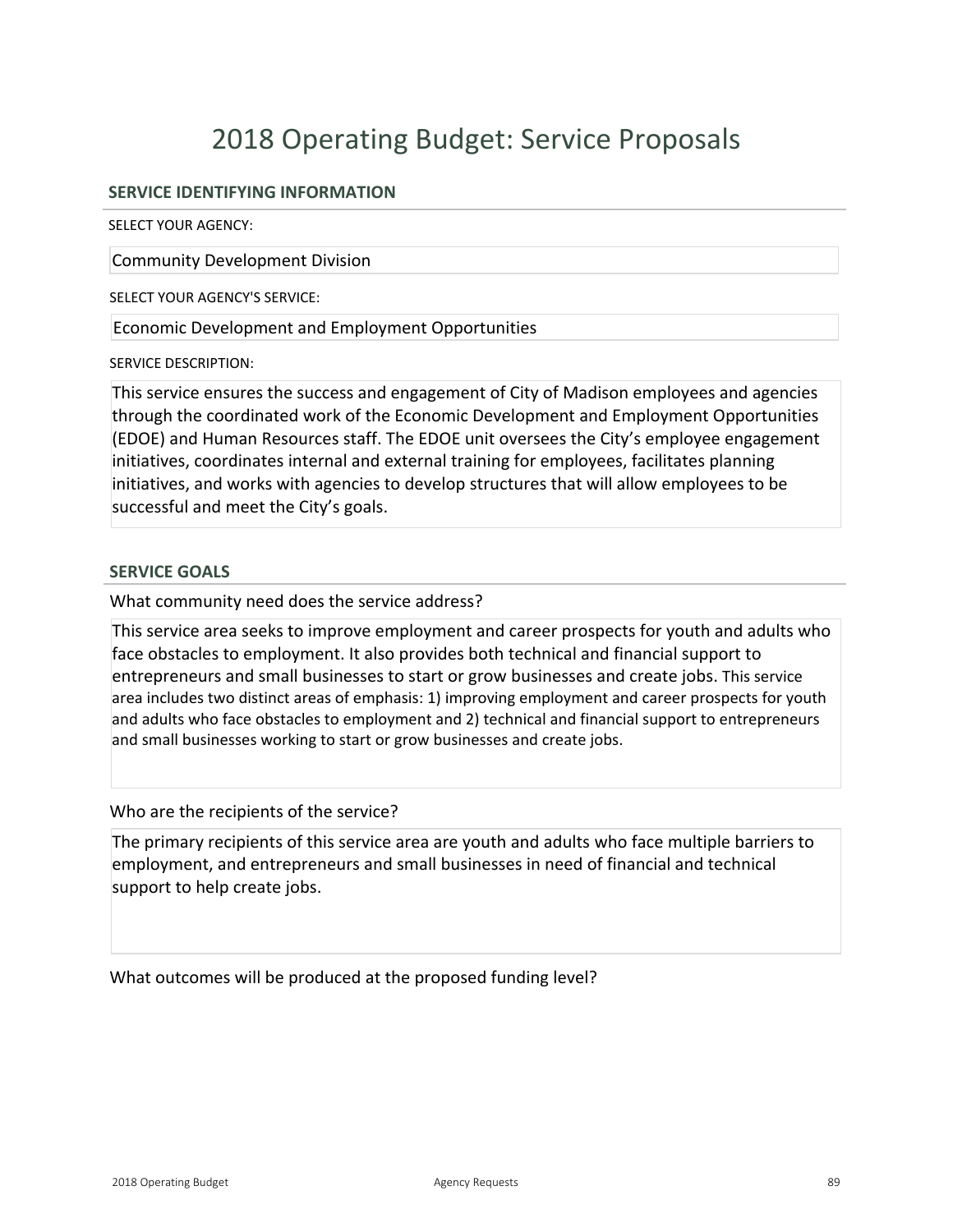Outcomes produced by these services will include: increased numbers of successful microenterprise businesses; increased numbers of new jobs created for low- and moderate-income individuals; increased educational attainment; improved economic stability and mobility; improved family stability and quality of life; increased numbers of career and college ready youth; increased numbers of adults who secure and retain sustainable wage jobs; increased numbers of local businesses reporting successful placements of individuals with multiple barriers to employment; and the opening of the Park Edge Park Ridge Employment Center mid-year, offering employment-related programming to the City's southwest side.

### What strategies are planned for 2018 to advance the stated outcomes?

Major initiatives planned for this service include the following: 1) provision of financial and/or technical assistance to identified entrepreneurs and small businesses. 2) a shift in the focus of adult and youth employment funding priorities to place greater emphasis on activities that improve services to populations facing multiple barriers. Among those are the following: improved service provider coordination, intergenerational outreach and recruitment, increased service coordination for youth and adults, development of defined service continuums, standardization of curricula, clear identification of intended outcomes and promotion of collaboration between Madison employers and agencies providing employment services to youth and adults.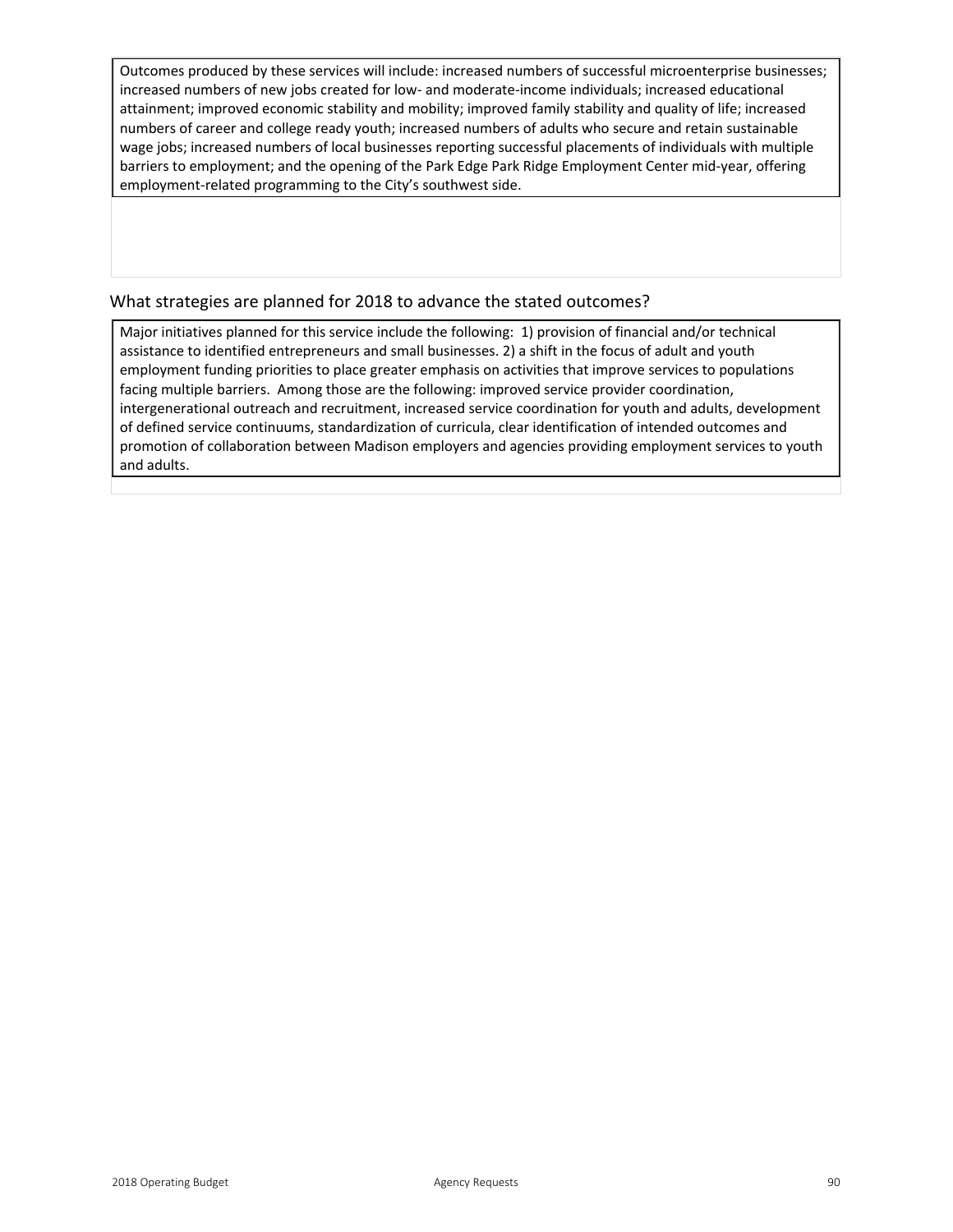### **SERVICE IDENTIFYING INFORMATION**

SELECT YOUR AGENCY:

Community Development Division

SELECT YOUR AGENCY'S SERVICE:

Overall Program Administration

SERVICE DESCRIPTION:

This service provides general day-to-day management and administrative aspects of the Community Development Division, including staff's participation in Citywide efforts and initiatives not specifically tied to one of the four other major service areas. CDD/CDBG staff participate in Neighborhood Resource Teams, along with a variety of other City and community networks and committees that identify strategies to respond to emerging issues in our community.

### **SERVICE GOALS**

What community need does the service address?

This service addresses the need for effective and efficient coordination and oversight of City financial and other resources.

Who are the recipients of the service?

Primary recipients of this service include the local network of community partner agencies and organizations and, in turn, the populations they serve.

What outcomes will be produced at the proposed funding level?

As a result of services provided in this area, the local network of community partner agencies and organizations will provide high quality service. CDD will be responsive to community needs and be instrumental in strengthening collaboration among and between community partners.

What strategies are planned for 2018 to advance the stated outcomes?

CDD staff will participate in collaborative initiatives designed to cultivate community engagement. In addition, the division will utilize funding opportunities as a means of encouraging collaboration, aligning efforts across program areas, and better defining priorities and performance expectations.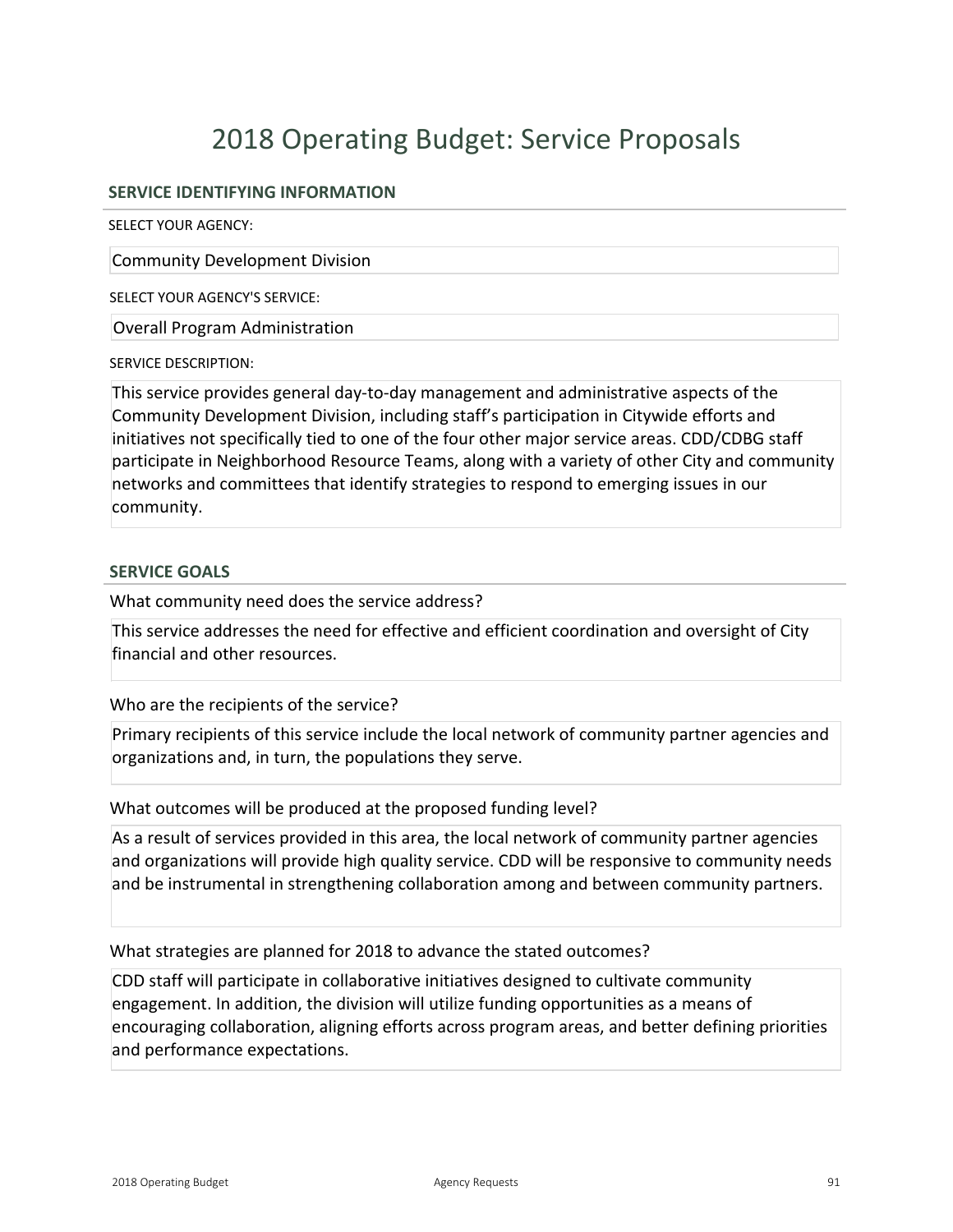## **SERVICE IDENTIFYING INFORMATION**

SELECT YOUR AGENCY:

Community Development Division

SELECT YOUR AGENCY'S SERVICE:

Strong Healthy Neighborhoods

### SERVICE DESCRIPTION:

This service focuses on strengthening neighborhoods through strategic investments in physical assets and amenities like neighborhood centers, community gardens, or other community facilities, as well as other planning and revitalization efforts. CDD contracts with non-profit partners to address Planning Councils and Capacity Building by assisting residents in becoming engaged in decisions affecting their neighborhood, including increasing leadership capacity, problem identification and problem solving, and advocacy. Through its CDBG Office, CDD contracts with non-profit partners and other units of City government to address Neighborhood Centers and Community Gardens by creating, enhancing, or sustaining the development and operation of physical assets that help bring people of diverse backgrounds together, serve as neighborhood focal points, or help residents develop skills or take advantage of opportunities that will strengthen neighborhoods.

### **SERVICE GOALS**

What community need does the service address?

In collaboration with community partners, CDD supports a network of physical assets and amenities, such as community centers and community gardens, which function as neighborhood focal points. They bring residents together, support neighborhood cohesion and capacity building and also serve as platforms from which to deliver needed services. This service helps meet the need for ongoing financial support of community facilities serving Madison residents, particularly in neighborhoods with higher concentrations of poverty. The City currently funds and supports 15 community centers, each with a unique blend of capacity building, programming and facility use goals.

## Who are the recipients of the service?

Madison residents from diverse social, economic, racial and ethnic backgrounds gather at and take part in activities and programming at City-supported community focal points. However, City-funded services and programming that are delivered at theses community sites are primarily targeted at low- to moderate-income residents and vulnerable populations.